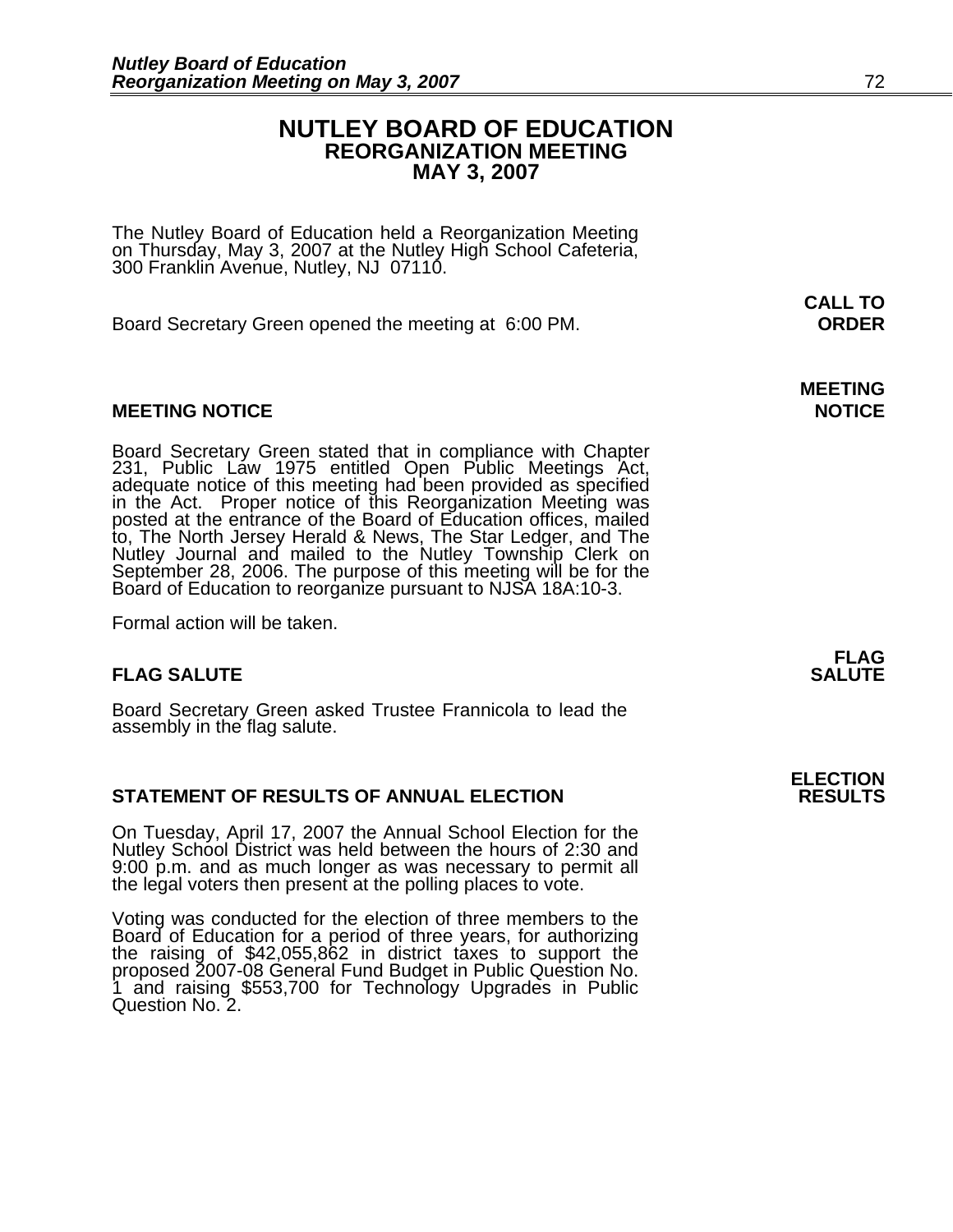The results of the election were as follows:

#### Candidates for 3-year terms

| Sally Boland      | 677   |
|-------------------|-------|
| Gerard M. Parisi  | 1,392 |
| Philip T. Casale  | 1,673 |
| James A. Kuchta   | 1,418 |
| David Scheidel    | 332   |
| Angelo Frannicola | 1,472 |

The candidates elected were: Philip T. Casale, James A. Kuchta and Angelo Frannicola for three-year terms.

The votes for the Public Question No. 1 the raising of \$42,055,862 for the General Fund were as follows:

| Yes. | 1,793 votes |
|------|-------------|
| No   | 1,175 votes |

The votes for the Public Question No. 2 the raising of \$553,700 for Technology Upgrades were as follows:

| Yes | 1,606 votes |
|-----|-------------|
| No  | 1,181 votes |

Both Public Question No. 1 and Public Question No. 2 were approved.

To conclude this election report, I wish to say that The Nutley<br>Board of Education appreciates the support and confidence of<br>the Nutley taxpayers, which were reflected in your strong<br>support at this election. Our mission i continue to provide the best education possible for our children,<br>while always being mindful of the cost to our taxpayers.

A copy of this report will be entered in the official minutes of the Board of Education.

#### **ADMINISTRATION OF OATH TO NEW BOARD MEMBERS**

Board Secretary Green administered the oath of Office to Philip T. Casale, Angelo Frannicola, and James A. Kuchta.

#### **ROLL CALL**

Present: Mrs. Maria Alamo<br>Dr. Philip T. Casale Mr. Gerard Del Tufo Mr. Angelo Frannicola Mr. James A. Kuchta

**OATH FOR MEMBERS** 

**ROLL**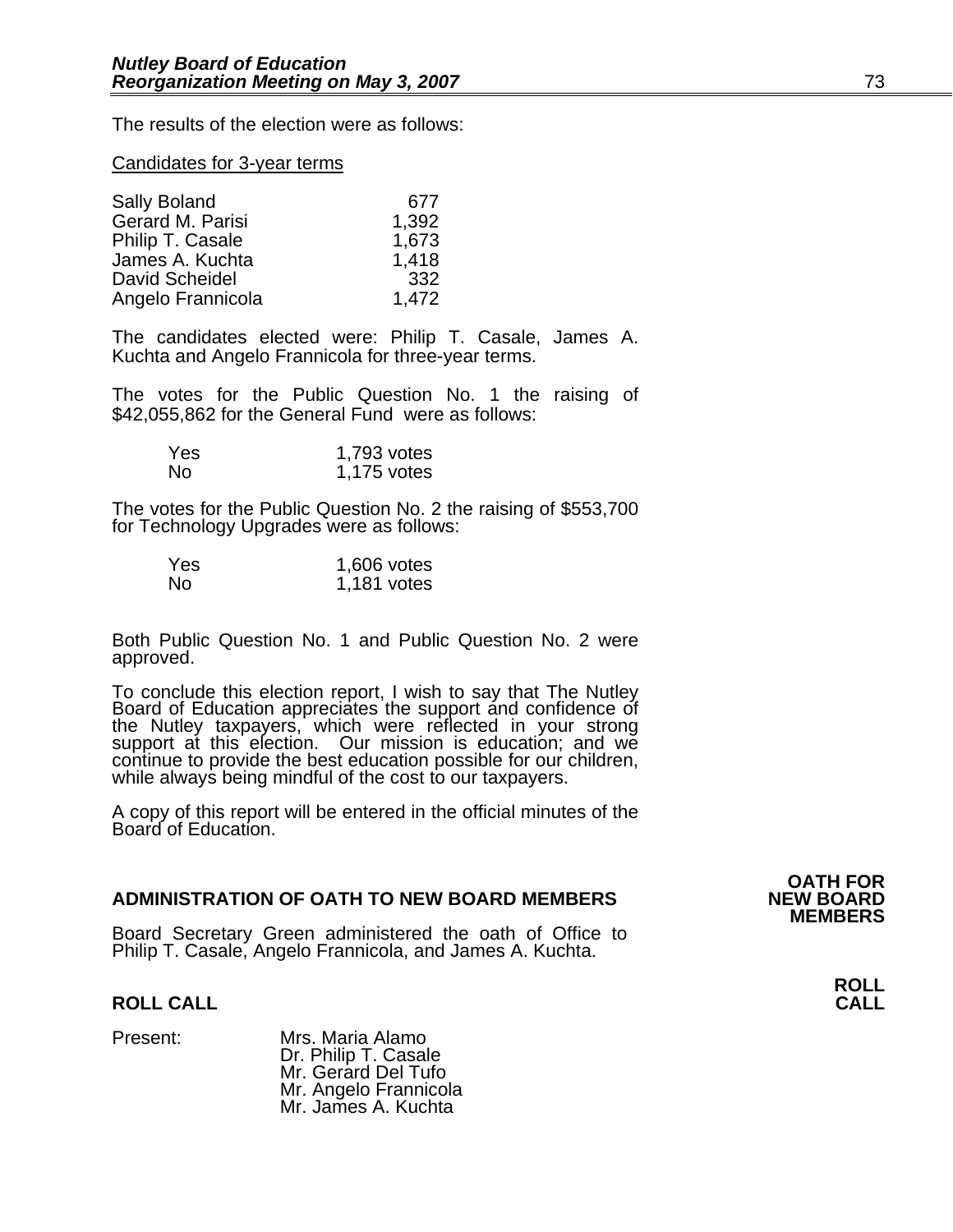Mr. Vincent Moscaritola Mr. James Viola Ms. Patricia Williams Mr. Sal Olivo

Also Present: Mr. Joseph Zarra, Superintendent of Schools<br>Mrs. Mariana Francioso, Assistant Superintendent of Schools Mr. Robert A. Green, Jr., Business Administrator/Board Secretary

#### **ELECTION OF OFFICERS**

Board Secretary Green announced that he would now accept nominations for President of the Board of Education.

Trustee Viola nominated Trustee Olivo for President of the Nutley Board of Education. There being no further nominations, Mr. Green declared that the nominations are closed. Board Secretary Green explained that when there is only one nominee, it is customary to cast one unanimous ballot unless there was an objection by a member of the Board.

There being no objections, one unanimous vote was cast by the Board for Trustee Olivo as President.

Board Secretary Green announced that he would now accept nominations for Vice President of the Board of Education.

Trustee Williams nominated Trustee Del Tufo for Vice President. There being no further nominations, Mr. Green declared that the nominations are closed.

There being no objections, one unanimous vote was cast by the Board for Trustee Del Tufo as Vice President.

President Olivo assumed the chair and thanked the Board for all their hard work throughout the year and their vote of confidence in him as President. He also welcomed the new Board Members and their families.

#### HEARING OF CITIZENS (Agenda Items Only) **HEARING OF**

Trustee Alamo asked for information on the Raider All-Star Sports Camp that was being voted on at this meeting.

Athletic Director Joe Piro explained the camp and the reasons for starting such a program.

## **CITIZENS**

## **ELECTION**<br>**OF OFFICERS**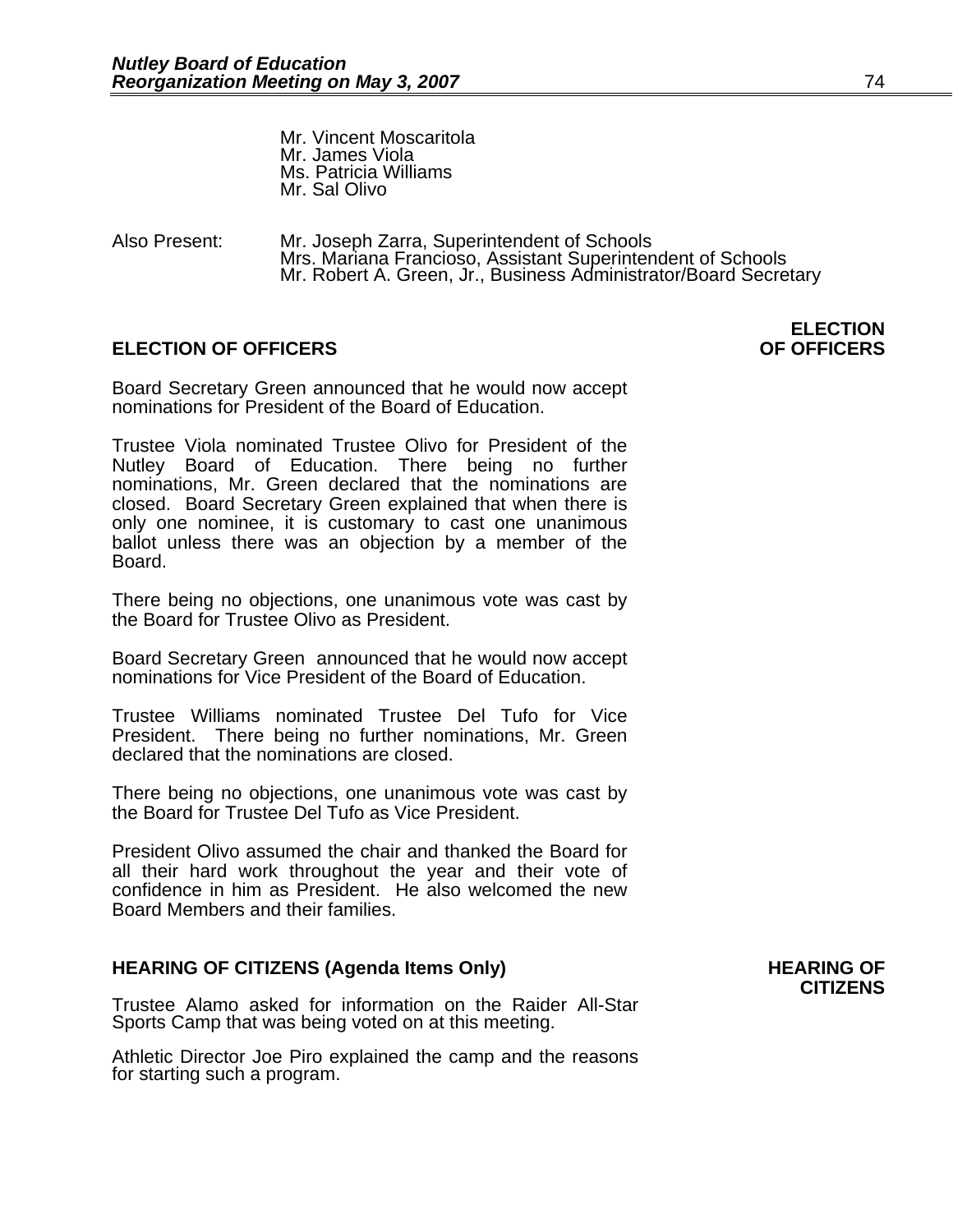Resident Terri Quirk congratulated all new Board Members and asked for clarification on the resolution appointing the engineering firm, Energy for America, Inc.

#### **REORGANIZATION MEETING RESOLUTIONS**

Trustee Viola moved, and Trustee Moscaritola seconded, a motion that the Board approves the Reorganization Meeting Resolutions numbers 1 through 27 as listed below.

The Reorganization Meeting Resolutions 1 through 27 were unanimously approved by roll call.

#### **1. ADOPTION OF SCHEDULE OF MEETINGS**

BE IT RESOLVED that the regular monthly meetings of the Board of Education of the Township of Nutley be held on the fourth Monday of each month, except as noted otherwise, and

BE IT FURTHER RESOLVED that, in accordance with the requirements of the Open Public Meetings Act of 1975, the annual Schedule of Meetings be adopted as appended to these meeting minutes (Schedule A).

#### 2. DESIGNATION OF OFFICIAL NEWSPAPERS

BE IT RESOLVED that the Board of Education designates The Nutley<br>Sun and the North Jersey Herald and News as the official newspapers<br>for meeting notices and hereby directs the Board Secretary to also send<br>meeting notices t

#### **3. CURRICULUM APPROVAL**

BE IT RESOLVED that the curriculum as described in the district selected course guides, courses of study, curriculum guides and program material, listed on the attached Schedule B, be adopted for use<br>in Grades K-12 of the Public Schools of Nutley for the 2007-08 school year.

#### 4. APPOINTMENT OF AUDITOR - 2007-08 School Year

WHEREAS, there exists a need for an annual audit of school accounts, and

WHEREAS, the firm of Lerch, Vinci and Higgins of Fairlawn, NJ is licensed as Public School Accountants and is fully capable of providing this service, and

### **REORGANIZATION RESOLUTIONS**

# **MEETINGS A**

**ADOPT<br>SCHEDULE OF** 

### **DESIGNATE**

### **CURRICULUM**

### **APPOINTMENT**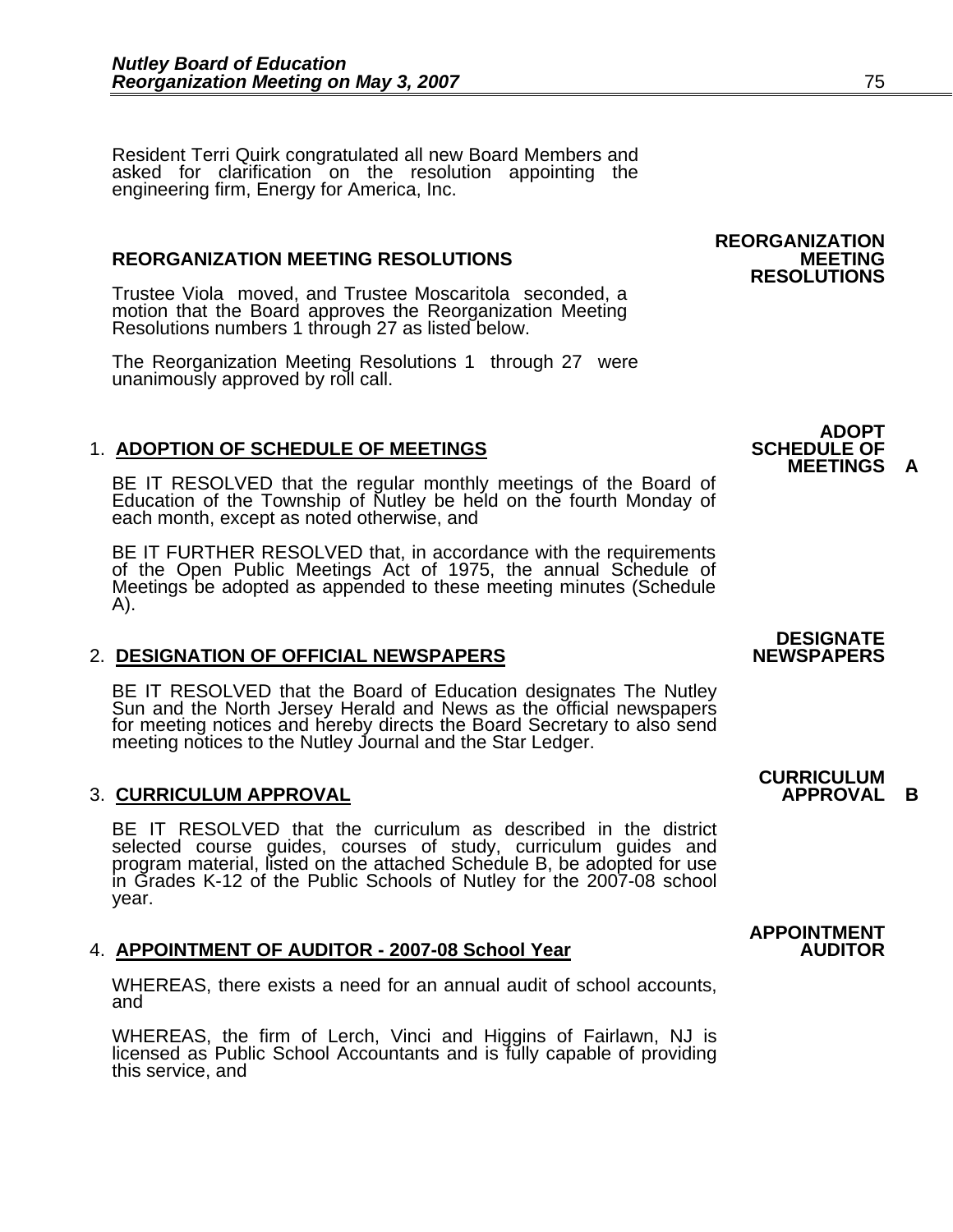WHEREAS, Lerch, Vinci and Higgins satisfactorily conducted the school audit in 2006, and will be performing the school audit for the 2007-08 school year, and

WHEREAS, the Public School Contracts Law (N.J.S.A. 18A:18A-5) provides for the award of contracts for this type of professional service without competitive bidding, and

WHEREAS, funds are available for this purpose,

NOW, THEREFORE, BE IT RESOLVED by the Board of Education of the Township of Nutley as follows:

- 1. The firm of Lerch Vinci and Higgins of Fairlawn, NJ is hereby appointed auditors for the accounts of the Board of Education for the 2007-08 school year at a fee of \$29,000.
- 2. This contract is awarded without competitive bidding as a pro- fessional service under the provisions of the Public School Contracts law.

### 5. APPOINTMENT OF BOARD ATTORNEY - 2007-08 School **BOARD**<br>ATTORNEY Year

WHEREAS, there exists from time to time a need for legal services for the Board of Education, and

WHEREAS, funds are available for this purpose, and

WHEREAS, the Public School Contracts Law (NJSA 18A:18A-5) provides for the award of contracts for this type of professional service without competitive bidding, and

WHEREAS, the firm of Gaccione, Pomaco & Malanga of Belleville, NJ is well qualified and capable of providing these services,

NOW, THEREFORE, BE IT RESOLVED by the Board of Education of the Township of Nutley that the firm of Gaccione, Pomaco & Malanga of Belleville, NJ is hereby appointed Board attorney for the 2007-08 school year at an hourly r

#### **BROKER OF** 6. **APPOINTMENT OF BROKER OF RECORD - 2007-08 School Year RECORD**

BE IT RESOLVED that the Board of Education approves Mr. Joseph Maurillo of IMAC Insurance Management & Consulting, as broker of record for the health, dental and prescription insurance for the 2007-08 school year.

#### 7. **APPOINTMENT OF ENGINEER ENGINEER**

WHEREAS, there exists a need for professional engineering services in connection with the district's energy management program, and

# **APPOINT**

### **APPOINT**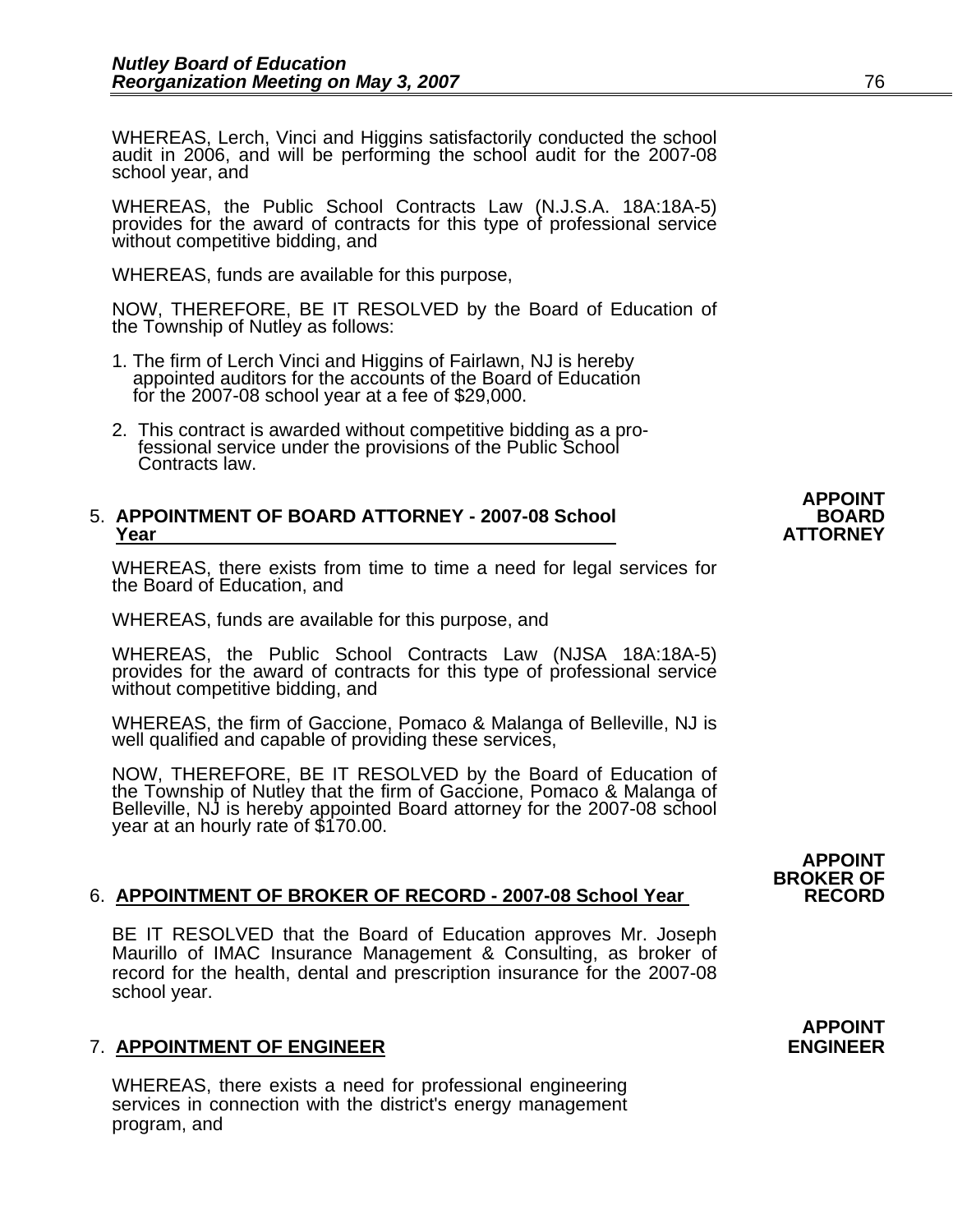WHEREAS, the firm of Energy for America, Inc., Springfield, NJ is qualified and capable of performing these services, and

WHEREAS, Energy for America, Inc. has submitted a proposal acceptable to the Board of Education for these services, and

WHEREAS, N.J.S.A. 18A:18A-5 provides for the award of contracts for this type of professional service without competitive bidding,

NOW, THEREFORE, BE IT RESOLVED by the Board of Education of the Township of Nutley that the firm of Energy for America, Inc., Springfield, NJ is hereby appointed as the engineering firm for the Nutley Board of Education for energy management services for the 2007-08 school year at a monthly cost of \$4,308.00.

#### 8. **APPOINTMENT – Custodian of Records OF RECORDS**

BE IT RESOLVED that in accordance with the New Jersey Open Public Records Act, the Board of Education designates its Business Administrator/Board Secretary as the person to be responsible as the Custodian of Government Records, for the 2007-08 school year.

#### 9. **APPOINTMENT - Affirmative Action Officer**

BE IT RESOLVED, pursuant to Policy No. 102 (2260), that the<br>Board of Education approves the appointment of Ms. Cynthia<br>DeBonis as Affirmative Action Officer for the Nutley School<br>District for the 2007-08 school year at a s

#### 10. **APPOINTMENT – Section 504 Coordinator**

BE IT RESOLVED, pursuant to Policy No. 104 (1510), that the<br>Board of Education approves the appointment of Mrs. Mariana<br>Francioso as Section 504 Coordinator for the Nutley School<br>District for the 2007-08 school year.<br>**APPO** 

#### 11. **APPOINTMENT – Asbestos Program Manager**

WHEREAS, the Asbestos Hazard Emergency Response Act of 1986 (AHERA) required the Board of Education to designate a person as Asbestos Program Manager who would be responsible to ensure that the requirements of the AHERA rules and regulations were properly implemented, and

## **APPOINT - CUSTODIAN**

### **APPOINT** - **AFFIRMATIVE**

### **COORDINATOR**

### **PROGRAM MANAGER**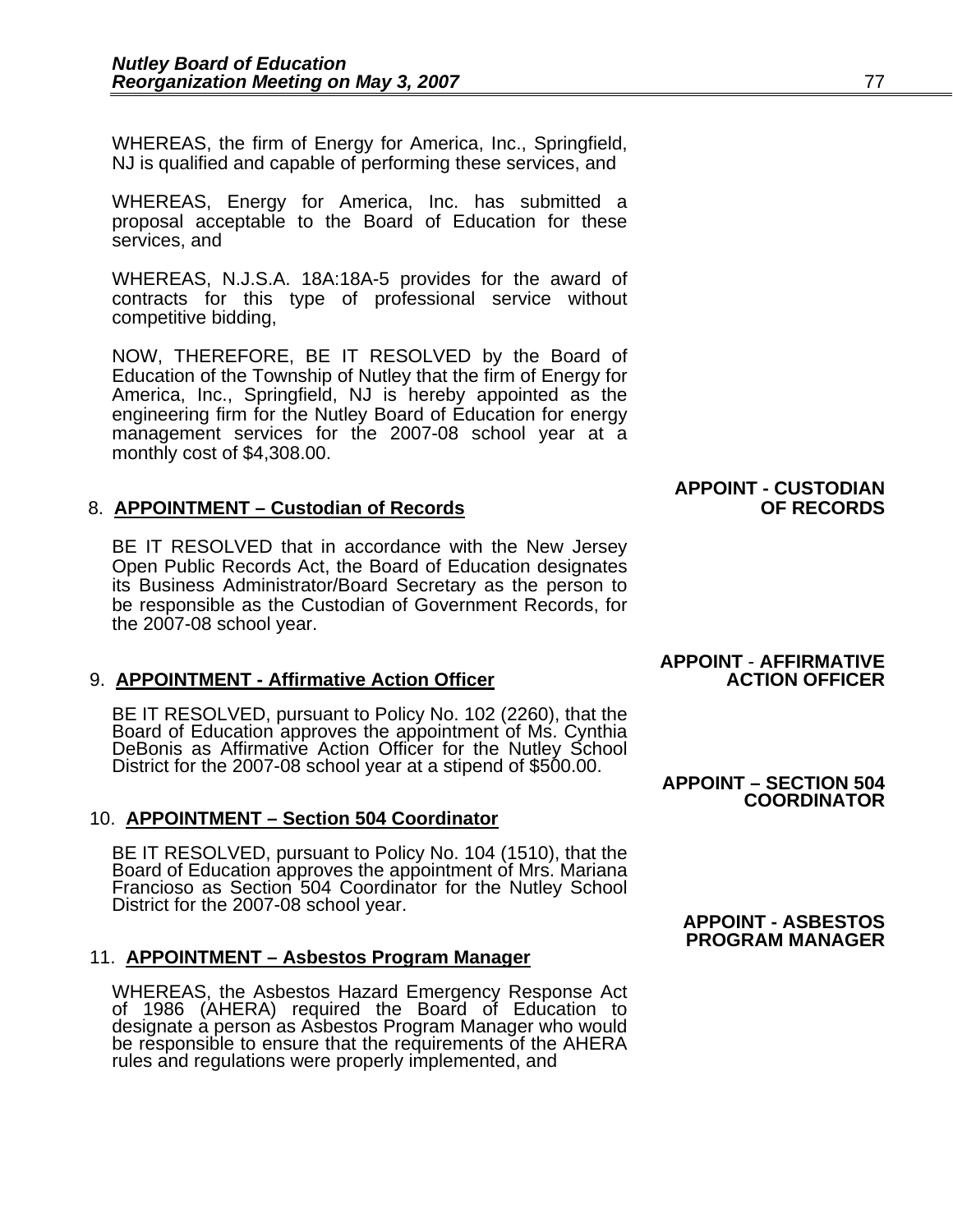#### *Nutley Board of Education*  **Reorganization Meeting on May 3, 2007** *Reorganization Meeting on May 3, 2007*

NOW, THEREFORE, BE IT RESOLVED that the Board of Education appoints Philip Nicolette as the Asbestos Program Manager for the 2007-08 school year.

#### 12. **APPOINTMENT – Right to Know Officer**

BE IT RESOLVED that the Board of Education appoints Philip Nicolette as the Right to Know Officer for the 2007-08 school year. **APPROVE– DESIGNEE** 

#### 13. **APPROVAL OF DESIGNEE – Philip Nicolette**

BE IT RESOLVED that the Board of Education approves Philip Nicolette for the 2007-08 school year as designee for the following:

Safety & Health Air Quality Integrated Pest Management **APPOINT – SPELL JIF** 

#### 14. **APPOINTMENTS – SCHOOL POOL FOR EXCESS LIABILITY LIMITS JOINT INSURANCE FUND (SPELL JIF)**

BE IT RESOLVED that the Board of Education appoints Robert A. Green, Jr. as the Delegate and Michael De Vita as the Alternate Delegate for the School Pool or Excess Liability Limits Joint Insurance Fund (SPELL JIF).

#### **APPOINT – SEJIF COMMISSIONERS**

**DELEGATES**

### 15. **APPOINTMENTS – SUBURBAN ESSEX JOINT INSURANCE FUND**

BE IT RESOLVED that the Board of Education appoints Robert A. Green, Jr. as the Fund Commissioner and Michael De Vita as the Alternate Fund Commissioner for the Suburban Essex Joint Insurance Fund.

#### 16. **DEPOSITORY OF HIGH SCHOOL & FRANKLIN SCHOOL ACCOUNTS – TD Bank North**

BE IT RESOLVED that the TD Bank North be designated as the official depository for the following school accounts for the 2007-08 school year, and

BE IT FURTHER RESOLVED that the following individuals be authorized to sign checks drawn on these accounts:

**DEPOSITORY OF FUNDS** 

### **APPOINT – RIGHT TO KNOW OFFICER**

### **PHILIP NICOLETTE**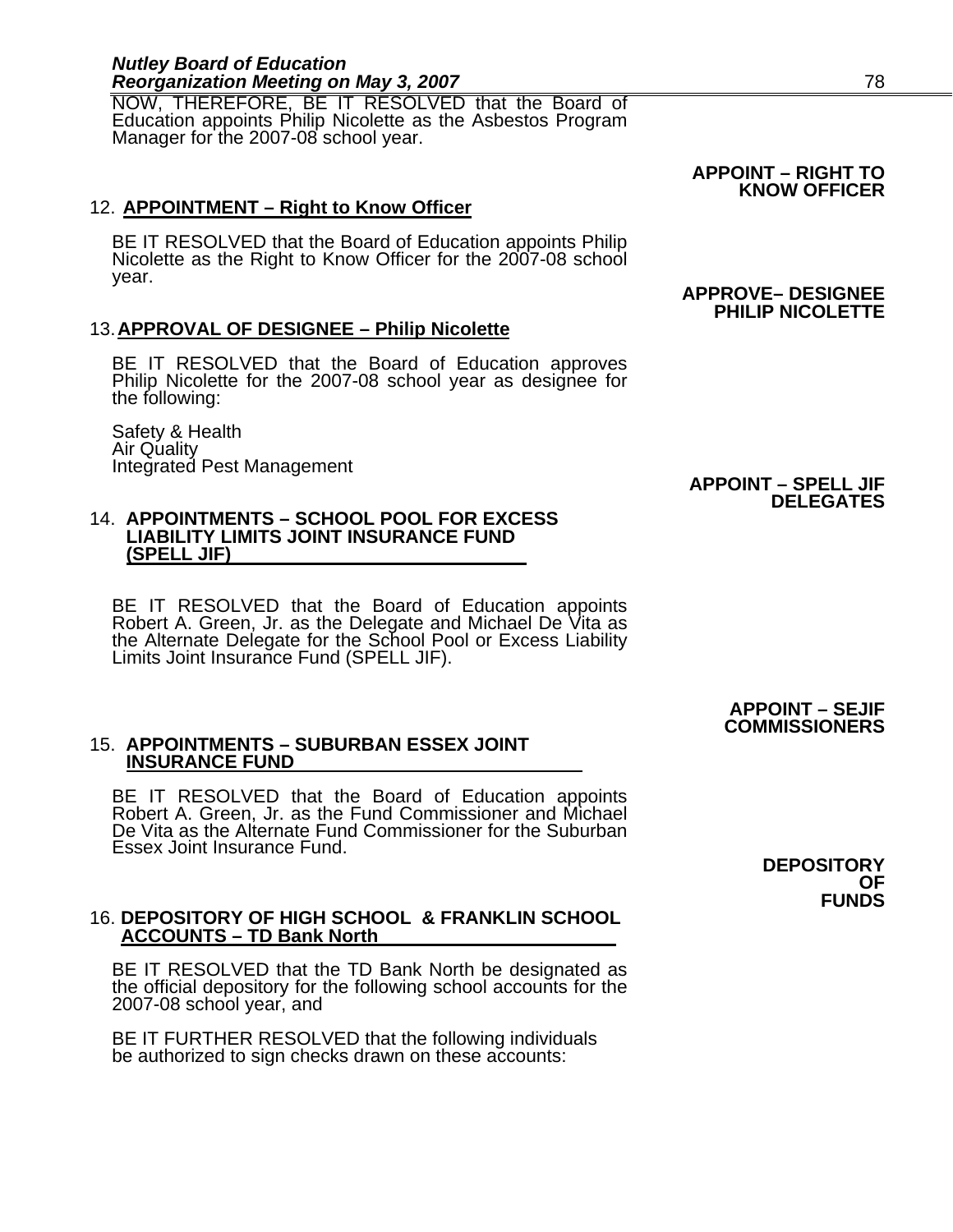Nutley High School Account

Gregory Catrambone or Joseph Affinito

and

Jacqueline Camelia

Franklin School

John Calicchio and Catherine Felici

**DEPOSITORY OF FUNDS** 

#### 17. **DEPOSITORY OF SCHOOL FUNDS – Student Savings - Commerce Bank**

BE IT RESOLVED that Commerce Bank be designated as the official depository for the 2007-08 school year for individual student savings accounts to which deposits are made through the elementary schools.

18. **DEPOSITORY OF SCHOOL FUNDS – Commerce Bank**<br>**FUNDS**<br>BE IT RESOLVED that the Commerce Bank be designated as the official depository for the following accounts of the Nutley Board of Education for the 2007-08 school year, and

BE IT FURTHER RESOLVED that the following officers of the various accounts be authorized to sign checks drawn on the accounts effective May 3, 2007:

Board of Education General Account, Referendum Account and Capital Reserve Account

**Primary Signatory Community Alternate Signatory** 

Sal Olivo, President or Gerard Del Tufo, Vice-President

Robert A. Green, Jr., Board Secretary or Michael DeVita, Assistant to the Board Secretary

and

David Wilson, Treasurer of School Moneys

Board of Education Cafeteria Account

Robert A. Green, Jr., Board Secretary and Michael DeVita, Assistant to the Board Secretary

**DEPOSITORY**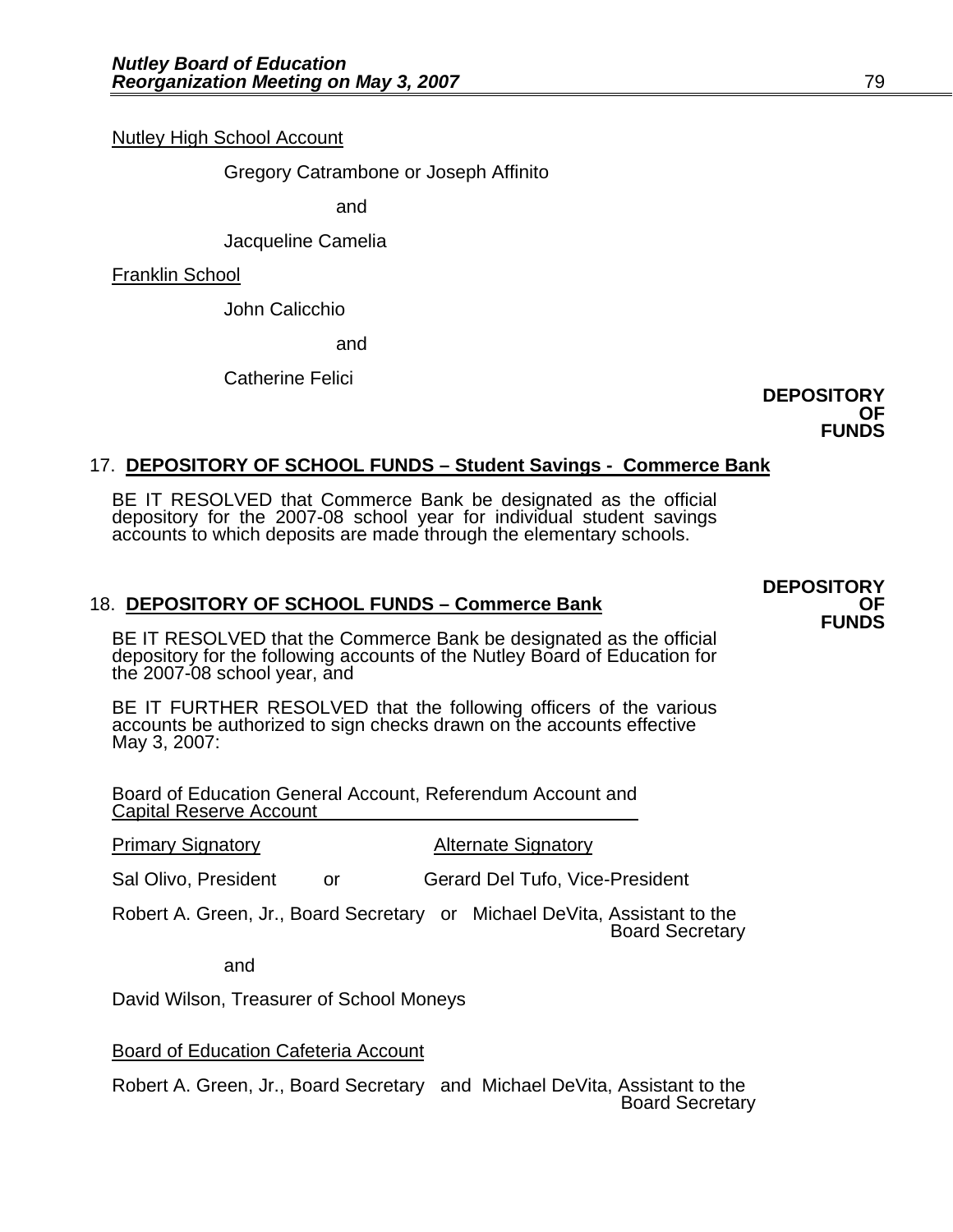#### Board of Education Salary Account

Robert A. Green, Jr., Board Secretary or Michael DeVita, Assistant to the Board Secretary and

David Wilson, Treasurer of School Moneys

#### Extended Day Account

Robert A. Green, Jr., Board Secretary and Michael DeVita, Assistant to the Board Secretary

#### Extended Day Care Funds

Maria Cervasio , Extended Day Care Director or Rosemary Griesbach

and

Robert A. Green, Jr., Board Secretary or Michael DeVita, Assistant to the Board Secretary

### Board of Education, N.J. Unemployment Insurance Trust Fund Account

Robert A. Green, Jr. or Michael DeVita, Assistant to the Board Secretary

and

Jean Unglaub

School Accounts:

| Lincoln School          | <b>Lorraine Restel</b><br>and<br>Donna Bolcato |
|-------------------------|------------------------------------------------|
| <b>Radcliffe School</b> | Sherry Tolve<br>and                            |

Spring Garden School **Rosemary Clerico**<br>and

Washington School **Douglas T. Jones**<br>and

 Geralynn Dwyer Yantacaw School MaryLou Dowse<br>and Angela Gariano

Beverly Cullari

Sophie Caprio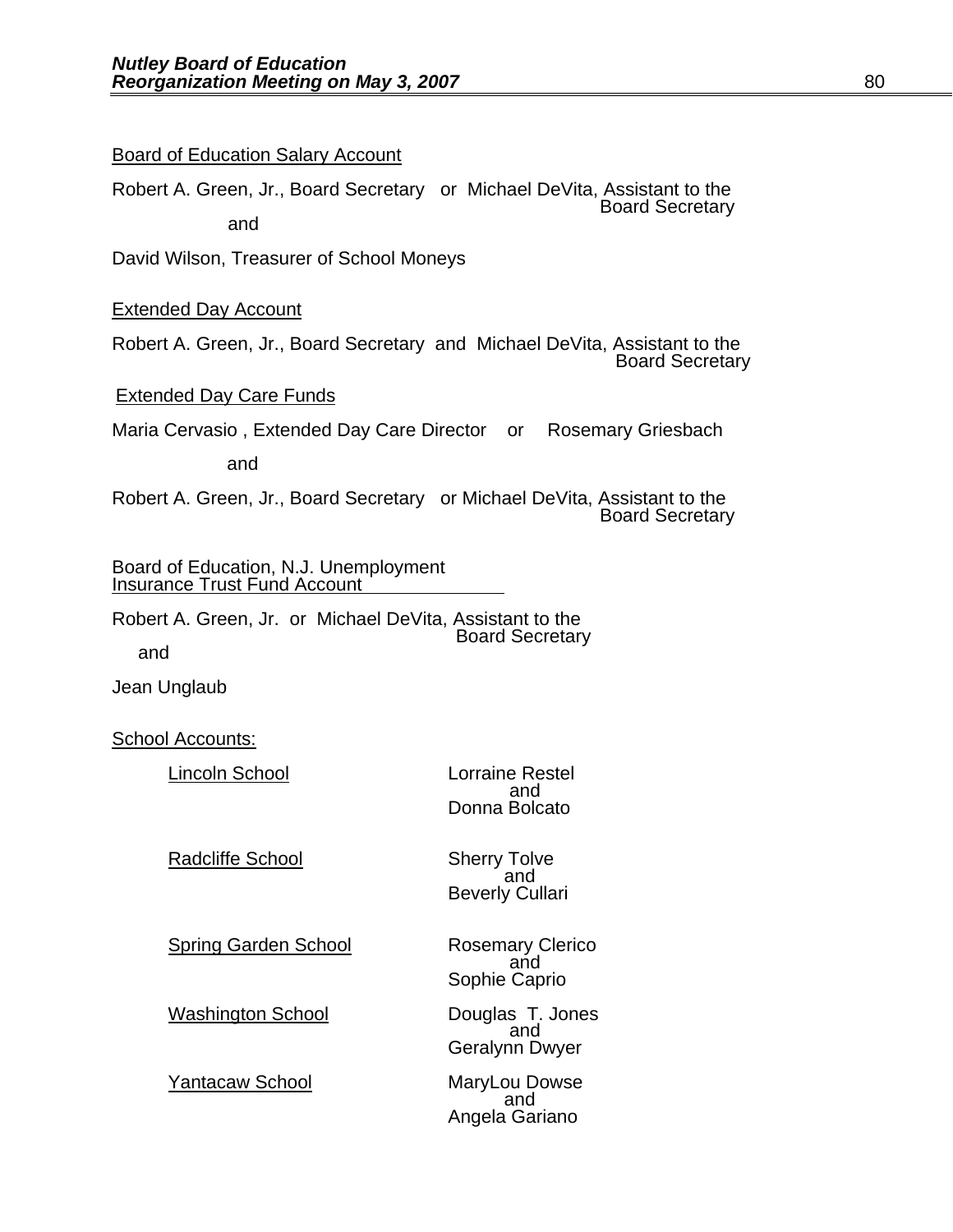BE IT FURTHER RESOLVED that the Commerce Bank be authorized to accept facsimile signatures of the check signing machine.

#### 19. **DEPOSITORIES OF SCHOOL FUNDS - Unemployment UNEMPLOYMENT Fund FUNDS**

BE IT RESOLVED that the Board of Education authorizes the Business Administrator/Board Secretary to invest idle funds of the Unemployment Fund at any of the following institutions: Boiling Springs Savings Bank; Commerce Bank; TD Bank North; Hudson United Bank; Spencer Savings Bank; North Fork Bank; and Washington Mutual.

#### **20. INVESTMENT OF FUNDS**

BE IT RESOLVED that the Secretary/Business Administrator, with the approval of the Superintendent of Schools, be authorized to invest surplus funds of the Board of Education and funds which will be available for a determinate period of time in U.S. Government and Agency<br>Securities, Business Savings Accounts of our designated depository, and<br>Certificates of Deposit of our local banks, and in any other securities<br>designated by l

#### 21. **APPROVAL OF ADOPTION OF POLICIES**

BE IT RESOLVED that the Board of Education approves the adoption for the ensuing year all Bylaws and Policies, Rules and Regulations currently in force.

#### 22. **ESTABLISH TUITION RATES FOR THE 2007-08 SCHOOL YEAR**

BE IT RESOLVED that the Nutley Board of Education approves the tuition rates for out-of-district students attending Nutley schools for the 2007-08 school year be established as follows:

#### **Grade**

| Kindergarten       | \$8,533 |
|--------------------|---------|
| $1 - 5$            | 9,977   |
| $6 - 8$            | 10,255  |
| $9 - 12$           | 10,402  |
| Learning and/or    |         |
| Lang. Disabled     | 20,198  |
| Preschool Disabled | 16,258  |

**DEPOSITORY**  OF<br>UNEMPLOYMENT

### **INVESTMENT**

 **TUITION RATES 2007-2008**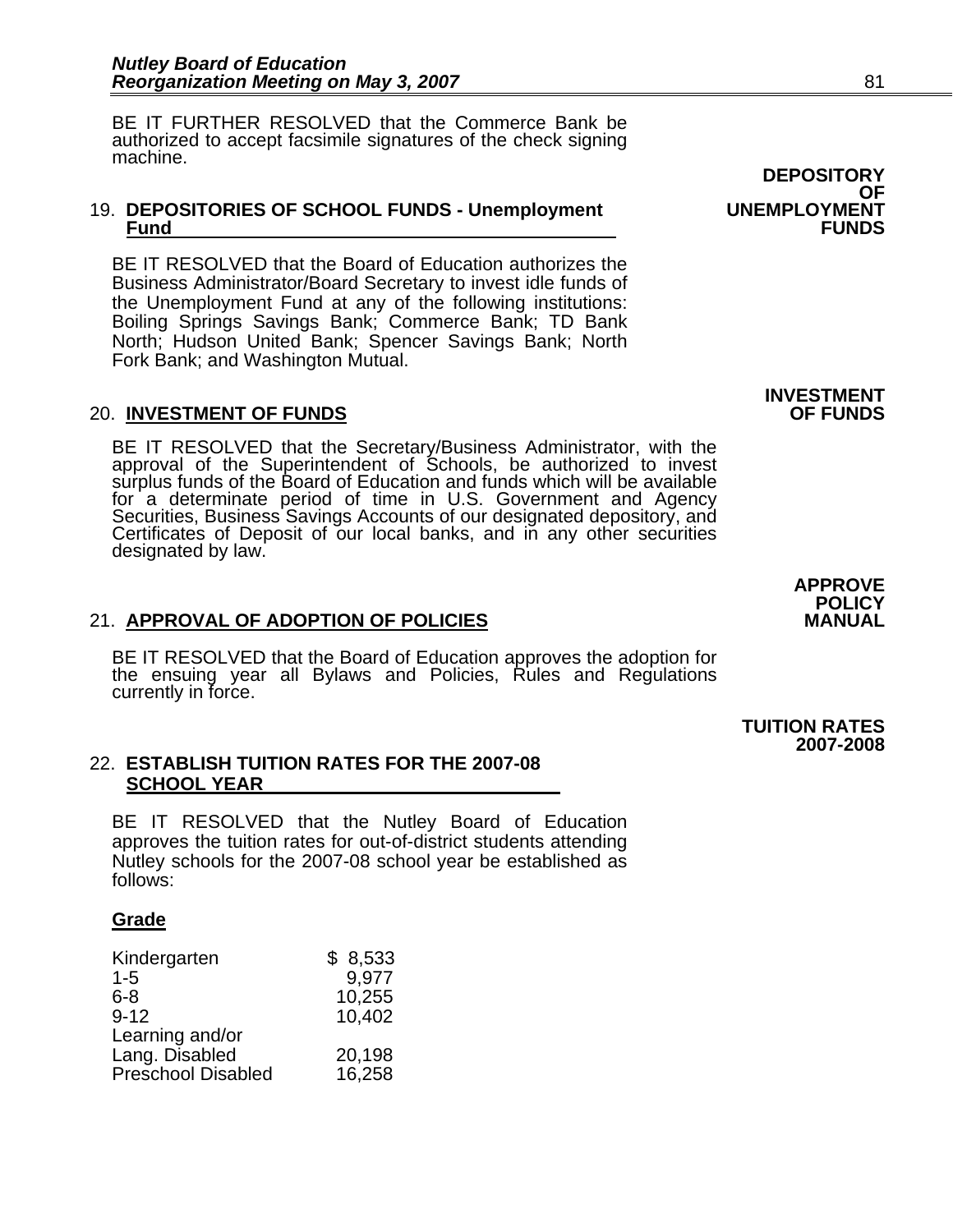#### **APPOINT ARCHITECT SERVICES**

#### 23. **APPOINTMENT OF ARCHITECTURAL SERVICES**

WHEREAS, there exists a need for architectural services for the Board of Education, and

WHEREAS, the Public School Contracts Law (NJSA 18A:18A-5) provides for the award of contracts for this type of professional service without competitive bidding, and

WHEREAS, the firm of Spiezle Group Inc., is well qualified and capable of providing architectural services to the Nutley Board of Education in connection with the Lead Based Paint (LBP) Management Project Design/Contractor Selection and Project Monitoring.

NOW, THEREFORE, BE IT RESOLVED by the Board of Education of the Township of Nutley that Spiezle Group, Inc. of Trenton, NJ is hereby appointed for architectural services for a fee not to exceed \$32,000.00. If applicable the Board will provide added costs relating to additional environmental engineering, related reimbursements for permits, certified or express mailings and outside reproduction costs.

#### 24. **APPROVAL OF NUTLEY RAIDER ALL-STAR SPORTS CAMPS**

BE IT RESOLVED that the Board of Education approves the sponsoring, through the Nutley High School Athletic Department, summer sports camps for Nutley students ranging from 5<sup>th</sup> grade to 8<sup>th</sup> grade.

#### 25**. LEASE OF BOARD PROPERTY ON OVERLOOK TERRACE**

BE IT RESOLVED that the Board of Education leases property owned by it, known as Lot Number 14, Block 212 on the tax maps of the Township of Nutley, to John Janiec and Mrs. Anne Janiec, his wife, for a term beginning May 1 One Dollar (\$1.00) in accordance with all requirements specified in the lease.

BE IT FURTHER RESOLVED that the Board of Education hereby authorizes its officers to execute said lease.

#### 26**. LEASE OF BOARD PROPERTY ON ROMANO STREET**

BE IT RESOLVED that the Board of Education leases property owned by it, known as Lot Numbers 45 and 46, Block 18 on the tax maps of the Township of Nutley, to Nicholas Del Mauro, for a term beginning May 1, 2007 and terminating April 30, 2008, at a term rental of One Dollar (\$1.00) in accordance with all requirements specified in the lease.

**APPROVE SPORTS CAMPS** 

**LEASE OF BOARD PROPERTY** 

**LEASE OF BOARD PROPERTY**